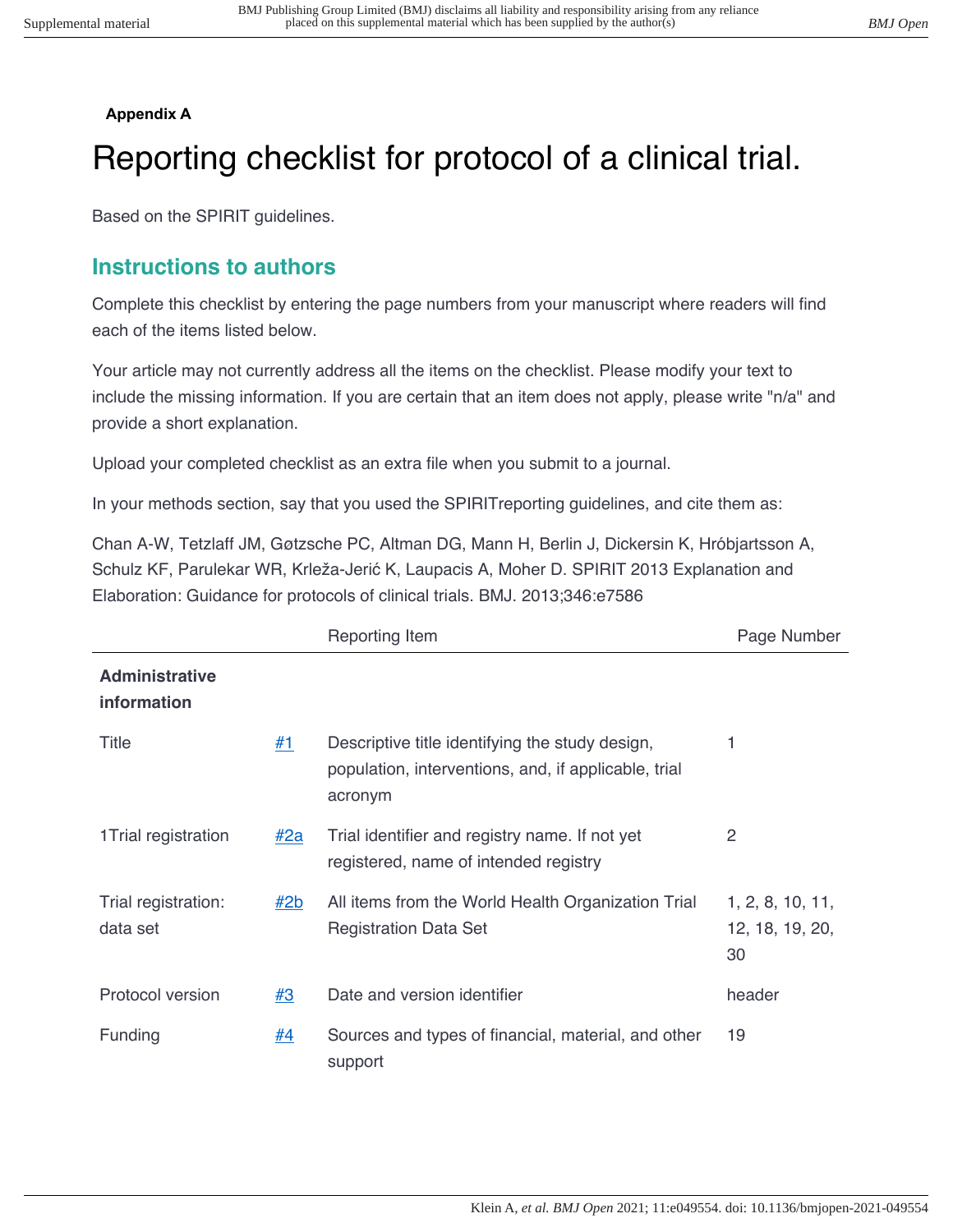| <u>#5a</u> | Names, affiliations, and roles of protocol | 1, 19                                                                                                                                                                                                                                                                                                                                                                                                                                                                                                                                                                                                                                                                                                                                                                                                                                                                                                                                                                                                                                                                                                                                                                                |
|------------|--------------------------------------------|--------------------------------------------------------------------------------------------------------------------------------------------------------------------------------------------------------------------------------------------------------------------------------------------------------------------------------------------------------------------------------------------------------------------------------------------------------------------------------------------------------------------------------------------------------------------------------------------------------------------------------------------------------------------------------------------------------------------------------------------------------------------------------------------------------------------------------------------------------------------------------------------------------------------------------------------------------------------------------------------------------------------------------------------------------------------------------------------------------------------------------------------------------------------------------------|
| #5b        |                                            | 19                                                                                                                                                                                                                                                                                                                                                                                                                                                                                                                                                                                                                                                                                                                                                                                                                                                                                                                                                                                                                                                                                                                                                                                   |
| #5c        |                                            | 19                                                                                                                                                                                                                                                                                                                                                                                                                                                                                                                                                                                                                                                                                                                                                                                                                                                                                                                                                                                                                                                                                                                                                                                   |
| #5d        |                                            | 18, 19                                                                                                                                                                                                                                                                                                                                                                                                                                                                                                                                                                                                                                                                                                                                                                                                                                                                                                                                                                                                                                                                                                                                                                               |
|            |                                            |                                                                                                                                                                                                                                                                                                                                                                                                                                                                                                                                                                                                                                                                                                                                                                                                                                                                                                                                                                                                                                                                                                                                                                                      |
| <u>#6a</u> |                                            | 5,6,7                                                                                                                                                                                                                                                                                                                                                                                                                                                                                                                                                                                                                                                                                                                                                                                                                                                                                                                                                                                                                                                                                                                                                                                |
| <u>#6b</u> |                                            | 5,6,7                                                                                                                                                                                                                                                                                                                                                                                                                                                                                                                                                                                                                                                                                                                                                                                                                                                                                                                                                                                                                                                                                                                                                                                |
| #7         |                                            | 7                                                                                                                                                                                                                                                                                                                                                                                                                                                                                                                                                                                                                                                                                                                                                                                                                                                                                                                                                                                                                                                                                                                                                                                    |
| #8         |                                            | 8                                                                                                                                                                                                                                                                                                                                                                                                                                                                                                                                                                                                                                                                                                                                                                                                                                                                                                                                                                                                                                                                                                                                                                                    |
|            |                                            | contributors<br>Name and contact information for the trial sponsor<br>Role of study sponsor and funders, if any, in study<br>design; collection, management, analysis, and<br>interpretation of data; writing of the report; and the<br>decision to submit the report for publication,<br>including whether they will have ultimate authority<br>over any of these activities<br>Composition, roles, and responsibilities of the<br>coordinating centre, steering committee, endpoint<br>adjudication committee, data management team,<br>and other individuals or groups overseeing the trial,<br>if applicable (see Item 21a for data monitoring<br>committee)<br>Description of research question and justification<br>for undertaking the trial, including summary of<br>relevant studies (published and unpublished)<br>examining benefits and harms for each intervention<br>Explanation for choice of comparators<br>Specific objectives or hypotheses<br>Description of trial design including type of trial (eg,<br>parallel group, crossover, factorial, single group),<br>allocation ratio, and framework (eg, superiority,<br>equivalence, non-inferiority, exploratory) |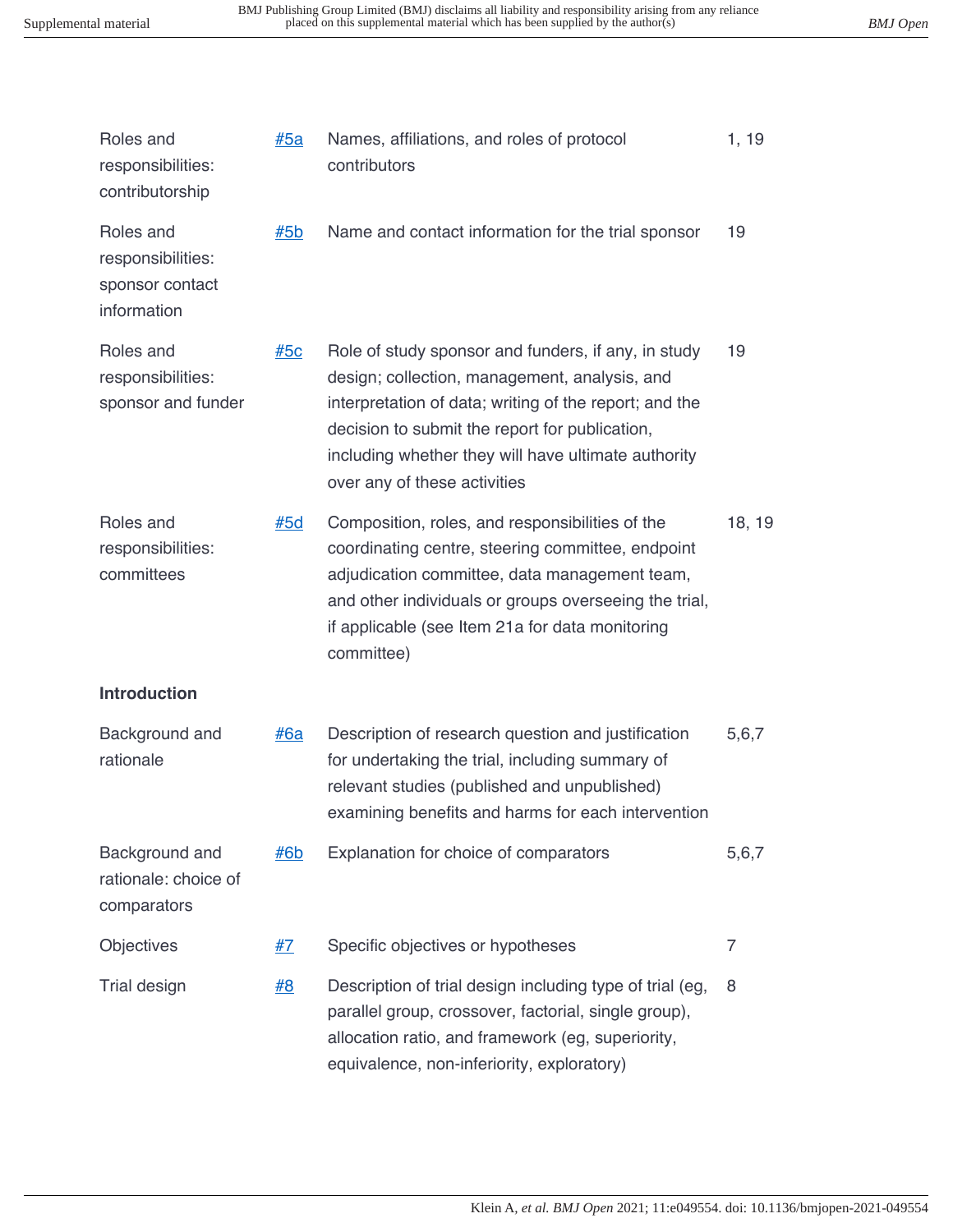| <b>Methods:</b><br>Participants,<br>interventions, and<br>outcomes |           |                                                                                                                                                                                                                                                                                                                                                                                                     |                           |
|--------------------------------------------------------------------|-----------|-----------------------------------------------------------------------------------------------------------------------------------------------------------------------------------------------------------------------------------------------------------------------------------------------------------------------------------------------------------------------------------------------------|---------------------------|
| Study setting                                                      | <u>#9</u> | Description of study settings (eg, community clinic,<br>academic hospital) and list of countries where data<br>will be collected. Reference to where list of study<br>sites can be obtained                                                                                                                                                                                                         | 8,9,                      |
| Eligibility criteria                                               | #10       | Inclusion and exclusion criteria for participants. If<br>applicable, eligibility criteria for study centres and<br>individuals who will perform the interventions (eg,<br>surgeons, psychotherapists)                                                                                                                                                                                               | 8                         |
| Interventions:<br>description                                      | #11a      | Interventions for each group with sufficient detail to<br>allow replication, including how and when they will<br>be administered                                                                                                                                                                                                                                                                    | 10,11,12                  |
| Interventions:<br>modifications                                    | #11b      | Criteria for discontinuing or modifying allocated<br>interventions for a given trial participant (eg, drug<br>dose change in response to harms, participant<br>request, or improving / worsening disease)                                                                                                                                                                                           | 8                         |
| Interventions:<br>adherance                                        | #11c      | Strategies to improve adherence to intervention<br>protocols, and any procedures for monitoring<br>adherence (eg, drug tablet return; laboratory tests)                                                                                                                                                                                                                                             | 9,15,18                   |
| Interventions:<br>concomitant care                                 | #11d      | Relevant concomitant care and interventions that<br>are permitted or prohibited during the trial                                                                                                                                                                                                                                                                                                    | 8                         |
| Outcomes                                                           | #12       | Primary, secondary, and other outcomes, including<br>the specific measurement variable (eg, systolic<br>blood pressure), analysis metric (eg, change from<br>baseline, final value, time to event), method of<br>aggregation (eg, median, proportion), and time<br>point for each outcome. Explanation of the clinical<br>relevance of chosen efficacy and harm outcomes is<br>strongly recommended | 13, 14, 15, 16,<br>28, 29 |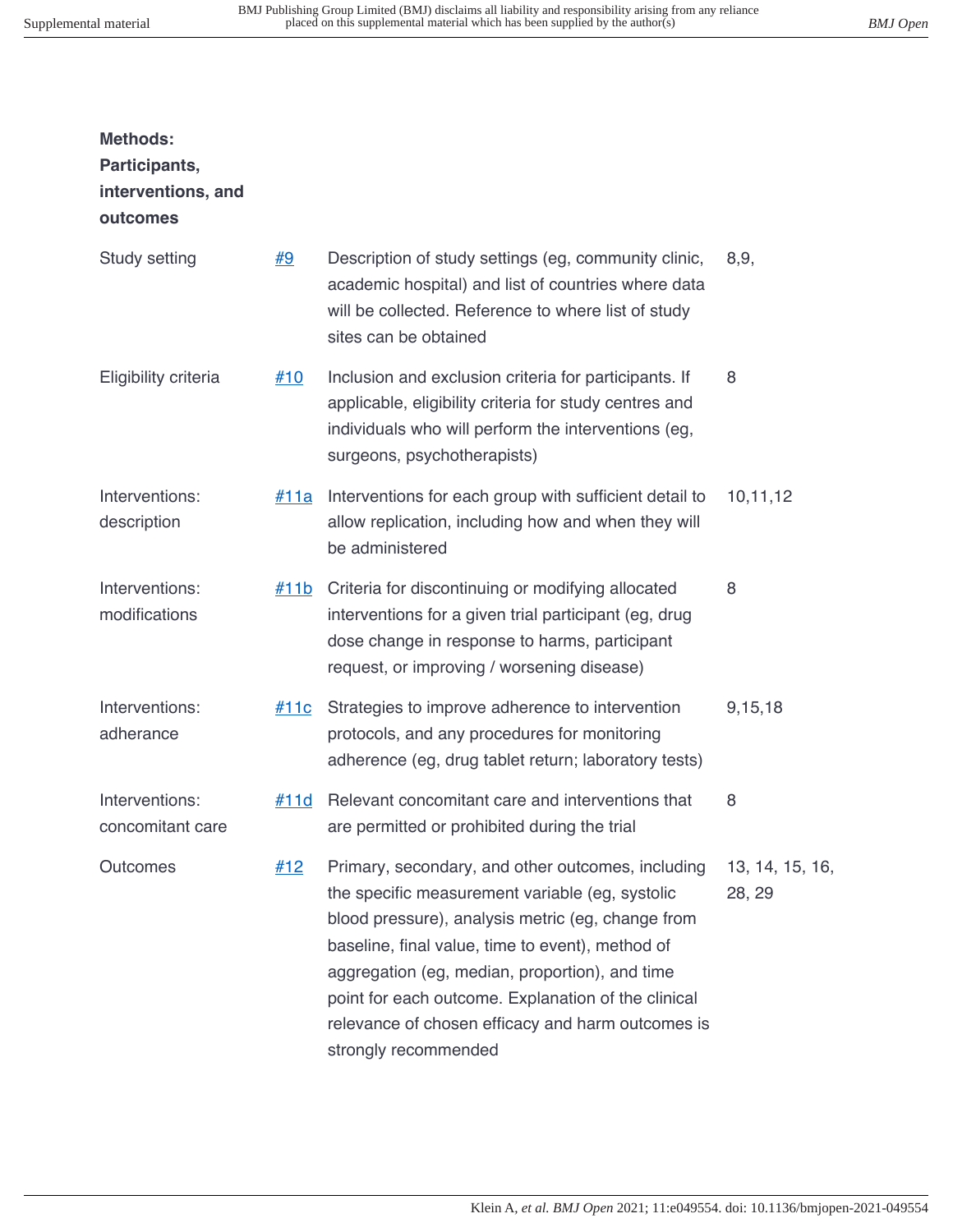| Participant timeline                                                         | #13         | Time schedule of enrolment, interventions<br>(including any run-ins and washouts),<br>assessments, and visits for participants. A<br>schematic diagram is highly recommended (see<br>Figure)                                                                                                                                                                               | 30     |
|------------------------------------------------------------------------------|-------------|----------------------------------------------------------------------------------------------------------------------------------------------------------------------------------------------------------------------------------------------------------------------------------------------------------------------------------------------------------------------------|--------|
| Sample size                                                                  | #14         | Estimated number of participants needed to<br>achieve study objectives and how it was<br>determined, including clinical and statistical<br>assumptions supporting any sample size<br>calculations                                                                                                                                                                          | 16     |
| Recruitment                                                                  | #15         | Strategies for achieving adequate participant<br>enrolment to reach target sample size                                                                                                                                                                                                                                                                                     | 18     |
| Methods:<br><b>Assignment of</b><br>interventions (for<br>controlled trials) |             |                                                                                                                                                                                                                                                                                                                                                                            |        |
| Allocation: sequence<br>generation                                           | <u>#16a</u> | Method of generating the allocation sequence (eg,<br>computer-generated random numbers), and list of<br>any factors for stratification. To reduce predictability<br>of a random sequence, details of any planned<br>restriction (eg, blocking) should be provided in a<br>separate document that is unavailable to those who<br>enrol participants or assign interventions | 9,10   |
| Allocation<br>concealment<br>mechanism                                       | $\#16b$     | Mechanism of implementing the allocation<br>sequence (eg, central telephone; sequentially<br>numbered, opaque, sealed envelopes), describing<br>any steps to conceal the sequence until<br>interventions are assigned                                                                                                                                                      | 8,9,10 |
| Allocation:<br>implementation                                                | <u>#16c</u> | Who will generate the allocation sequence, who will<br>enrol participants, and who will assign participants<br>to interventions                                                                                                                                                                                                                                            | 9,10   |
| Blinding (masking)                                                           | <u>#17a</u> | Who will be blinded after assignment to<br>interventions (eg, trial participants, care providers,<br>outcome assessors, data analysts), and how                                                                                                                                                                                                                            | 10     |
|                                                                              |             |                                                                                                                                                                                                                                                                                                                                                                            |        |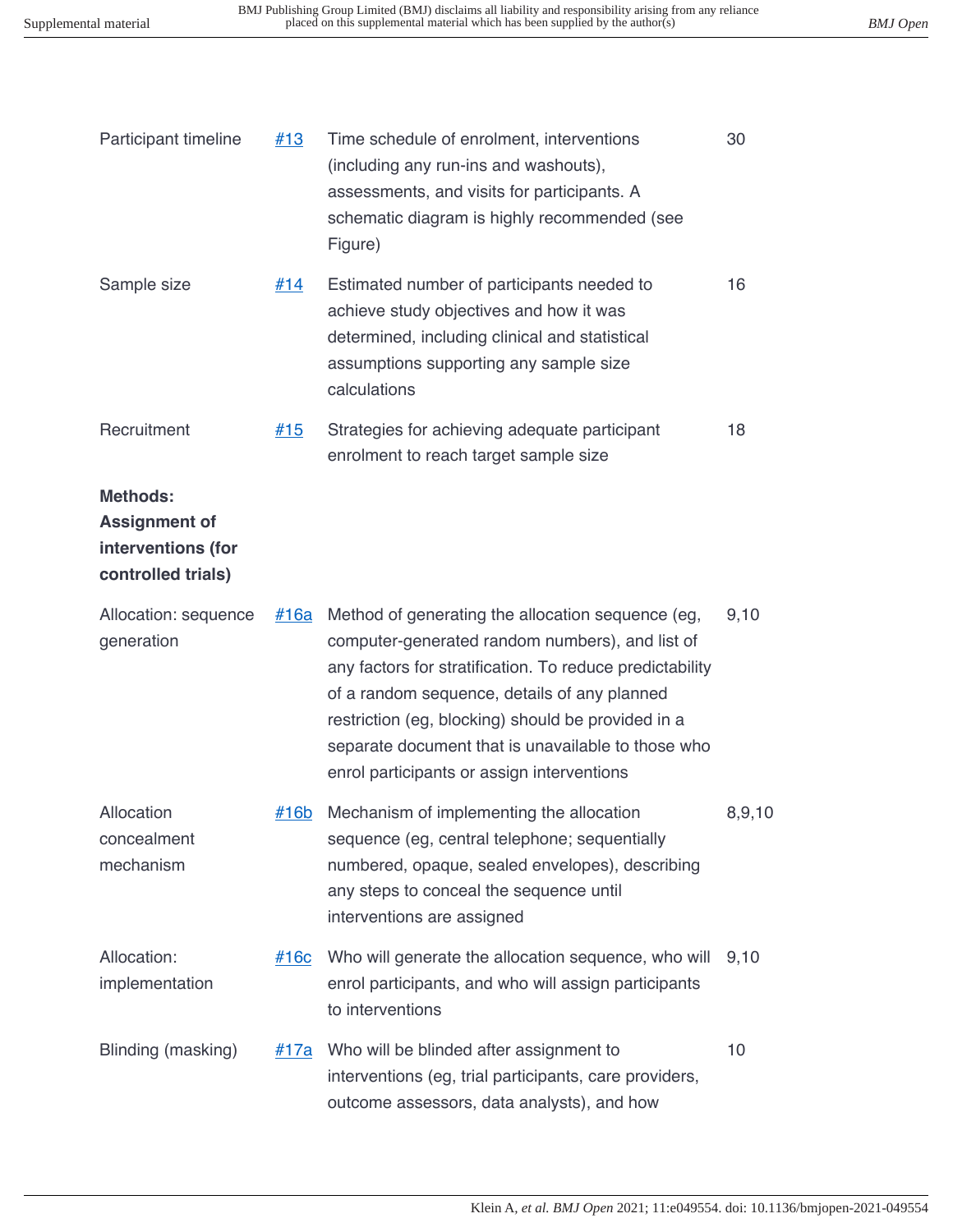| Blinding (masking):<br>emergency<br>unblinding                     | <u>#17b</u> | If blinded, circumstances under which unblinding is<br>permissible, and procedure for revealing a<br>participant's allocated intervention during the trial                                                                                                                                                                                                                                                                           | n/a                   |
|--------------------------------------------------------------------|-------------|--------------------------------------------------------------------------------------------------------------------------------------------------------------------------------------------------------------------------------------------------------------------------------------------------------------------------------------------------------------------------------------------------------------------------------------|-----------------------|
| <b>Methods: Data</b><br>collection,<br>management, and<br>analysis |             |                                                                                                                                                                                                                                                                                                                                                                                                                                      |                       |
| Data collection plan                                               | <u>#18a</u> | Plans for assessment and collection of outcome,<br>baseline, and other trial data, including any related<br>processes to promote data quality (eg, duplicate<br>measurements, training of assessors) and a<br>description of study instruments (eg,<br>questionnaires, laboratory tests) along with their<br>reliability and validity, if known. Reference to where<br>data collection forms can be found, if not in the<br>protocol | 11,<br>13, 14, 15, 16 |
| Data collection plan:<br>retention                                 | $\#18b$     | Plans to promote participant retention and<br>complete follow-up, including list of any outcome<br>data to be collected for participants who<br>discontinue or deviate from intervention protocols                                                                                                                                                                                                                                   | 18                    |
| Data management                                                    | <u>#19</u>  | Plans for data entry, coding, security, and storage,<br>including any related processes to promote data<br>quality (eg, double data entry; range checks for<br>data values). Reference to where details of data<br>management procedures can be found, if not in the<br>protocol                                                                                                                                                     | 19                    |
| <b>Statistics: outcomes</b>                                        | <u>#20a</u> | Statistical methods for analysing primary and<br>secondary outcomes. Reference to where other<br>details of the statistical analysis plan can be found,<br>if not in the protocol                                                                                                                                                                                                                                                    | 16                    |
| Statistics: additional<br>analyses                                 | <u>#20b</u> | Methods for any additional analyses (eg, subgroup<br>and adjusted analyses)                                                                                                                                                                                                                                                                                                                                                          | 16                    |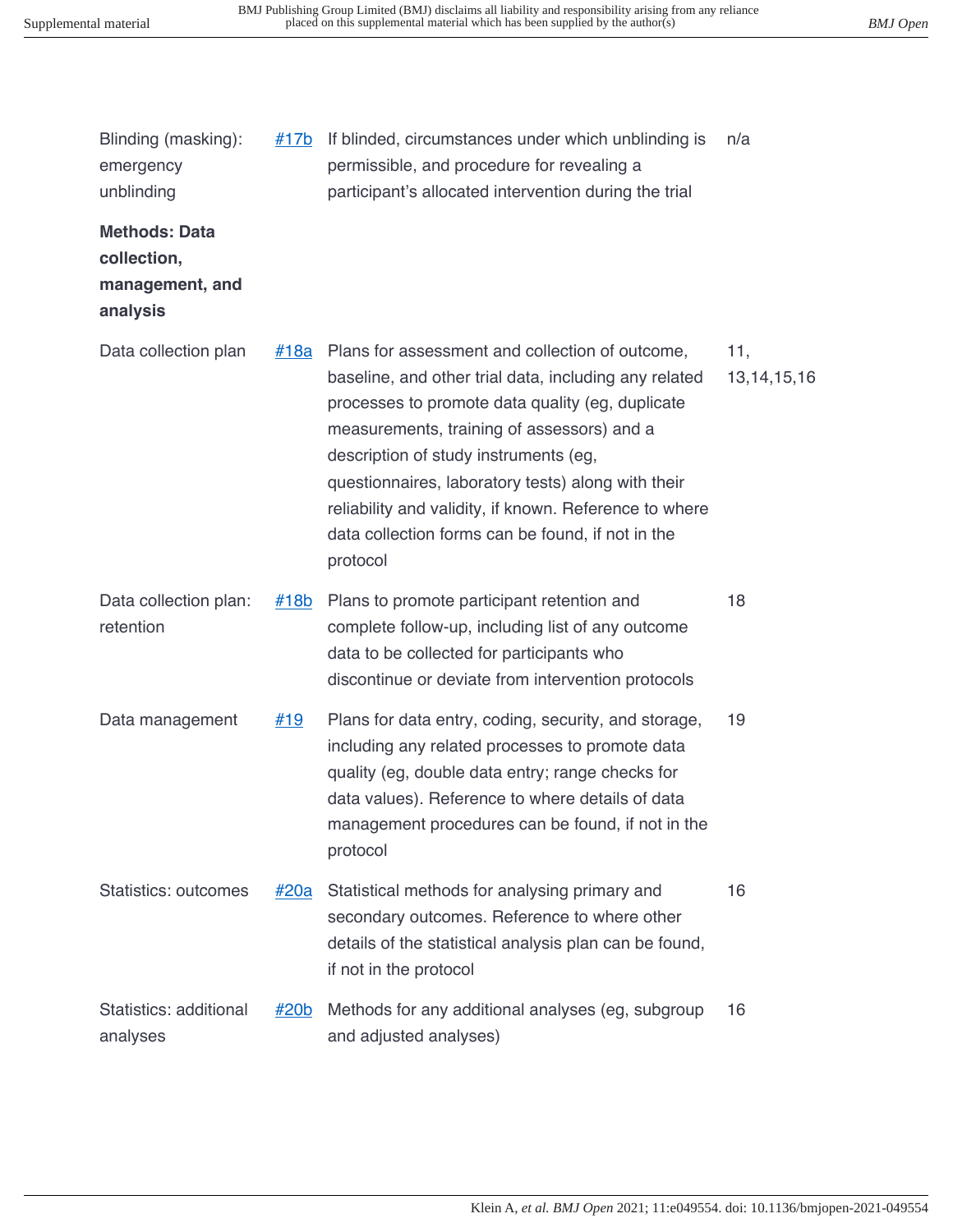| Statistics: analysis<br>population and<br>missing data | #20c        | Definition of analysis population relating to protocol<br>non-adherence (eg, as randomised analysis), and<br>any statistical methods to handle missing data (eg,<br>multiple imputation)                                                                                                                                                                | 16    |
|--------------------------------------------------------|-------------|---------------------------------------------------------------------------------------------------------------------------------------------------------------------------------------------------------------------------------------------------------------------------------------------------------------------------------------------------------|-------|
| <b>Methods:</b><br><b>Monitoring</b>                   |             |                                                                                                                                                                                                                                                                                                                                                         |       |
| Data monitoring:<br>formal committee                   | <u>#21a</u> | Composition of data monitoring committee (DMC);<br>summary of its role and reporting structure;<br>statement of whether it is independent from the<br>sponsor and competing interests; and reference to<br>where further details about its charter can be<br>found, if not in the protocol. Alternatively, an<br>explanation of why a DMC is not needed | n/a   |
| Data monitoring:<br>interim analysis                   | #21b        | Description of any interim analyses and stopping<br>guidelines, including who will have access to these<br>interim results and make the final decision to<br>terminate the trial                                                                                                                                                                        | 18,19 |
| <b>Harms</b>                                           | <u>#22</u>  | Plans for collecting, assessing, reporting, and<br>managing solicited and spontaneously reported<br>adverse events and other unintended effects of trial<br>interventions or trial conduct                                                                                                                                                              | 18,19 |
| Auditing                                               | #23         | Frequency and procedures for auditing trial<br>conduct, if any, and whether the process will be<br>independent from investigators and the sponsor                                                                                                                                                                                                       | n/a   |
| <b>Ethics and</b><br>dissemination                     |             |                                                                                                                                                                                                                                                                                                                                                         |       |
| Research ethics<br>approval                            | #24         | Plans for seeking research ethics committee /<br>institutional review board (REC / IRB) approval                                                                                                                                                                                                                                                        | 18,19 |
| Protocol<br>amendments                                 | <u>#25</u>  | Plans for communicating important protocol<br>modifications (eg, changes to eligibility criteria,<br>outcomes, analyses) to relevant parties (eg,<br>investigators, REC / IRBs, trial participants, trial<br>registries, journals, regulators)                                                                                                          | 19    |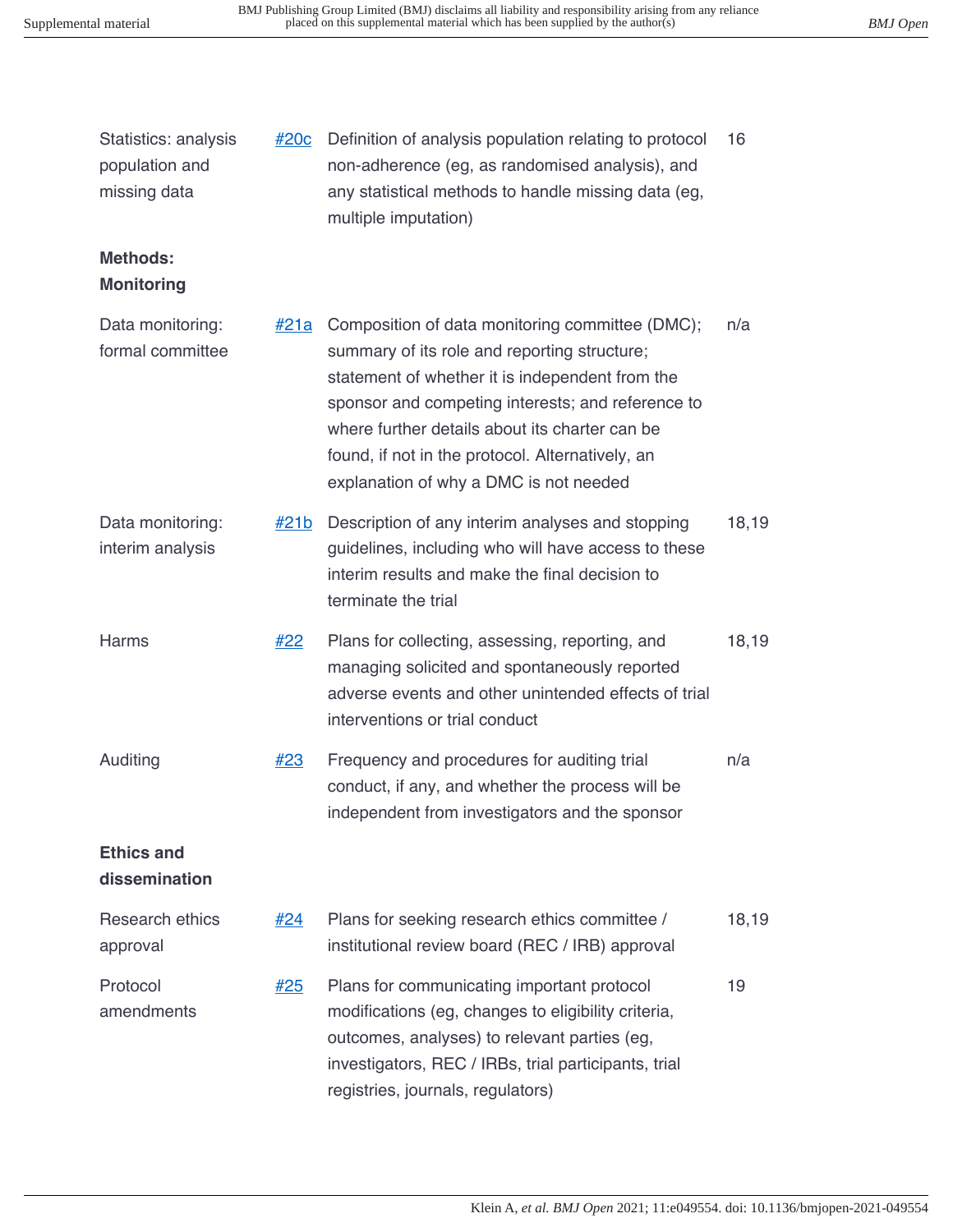9

Consent or assent  $\frac{\#26a}{\#26a}$  Who will obtain informed consent or assent from

|                                                   |             | potential trial participants or authorised surrogates,<br>and how (see Item 32)                                                                                                                                                                                                                    |        |
|---------------------------------------------------|-------------|----------------------------------------------------------------------------------------------------------------------------------------------------------------------------------------------------------------------------------------------------------------------------------------------------|--------|
| Consent or assent:<br>ancillary studies           | <u>#26b</u> | Additional consent provisions for collection and use<br>of participant data and biological specimens in<br>ancillary studies, if applicable                                                                                                                                                        | n/a    |
| Confidentiality                                   | #27         | How personal information about potential and<br>enrolled participants will be collected, shared, and<br>maintained in order to protect confidentiality before,<br>during, and after the trial                                                                                                      | 10, 19 |
| Declaration of<br>interests                       | #28         | Financial and other competing interests for<br>principal investigators for the overall trial and each<br>study site                                                                                                                                                                                | 19     |
| Data access                                       | #29         | Statement of who will have access to the final trial<br>dataset, and disclosure of contractual agreements<br>that limit such access for investigators                                                                                                                                              | 10,19  |
| Ancillary and post<br>trial care                  | #30         | Provisions, if any, for ancillary and post-trial care,<br>and for compensation to those who suffer harm<br>from trial participation                                                                                                                                                                | n/a    |
| Dissemination policy:<br>trial results            | <u>#31a</u> | Plans for investigators and sponsor to<br>communicate trial results to participants, healthcare<br>professionals, the public, and other relevant groups<br>(eg, via publication, reporting in results databases,<br>or other data sharing arrangements), including any<br>publication restrictions | 19     |
| Dissemination policy:<br>authorship               | #31b        | Authorship eligibility guidelines and any intended<br>use of professional writers                                                                                                                                                                                                                  | 20     |
| Dissemination policy:<br>reproducible<br>research | <u>#31c</u> | Plans, if any, for granting public access to the full<br>protocol, participant-level dataset, and statistical<br>code                                                                                                                                                                              | n/a    |
| <b>Appendices</b>                                 |             |                                                                                                                                                                                                                                                                                                    |        |